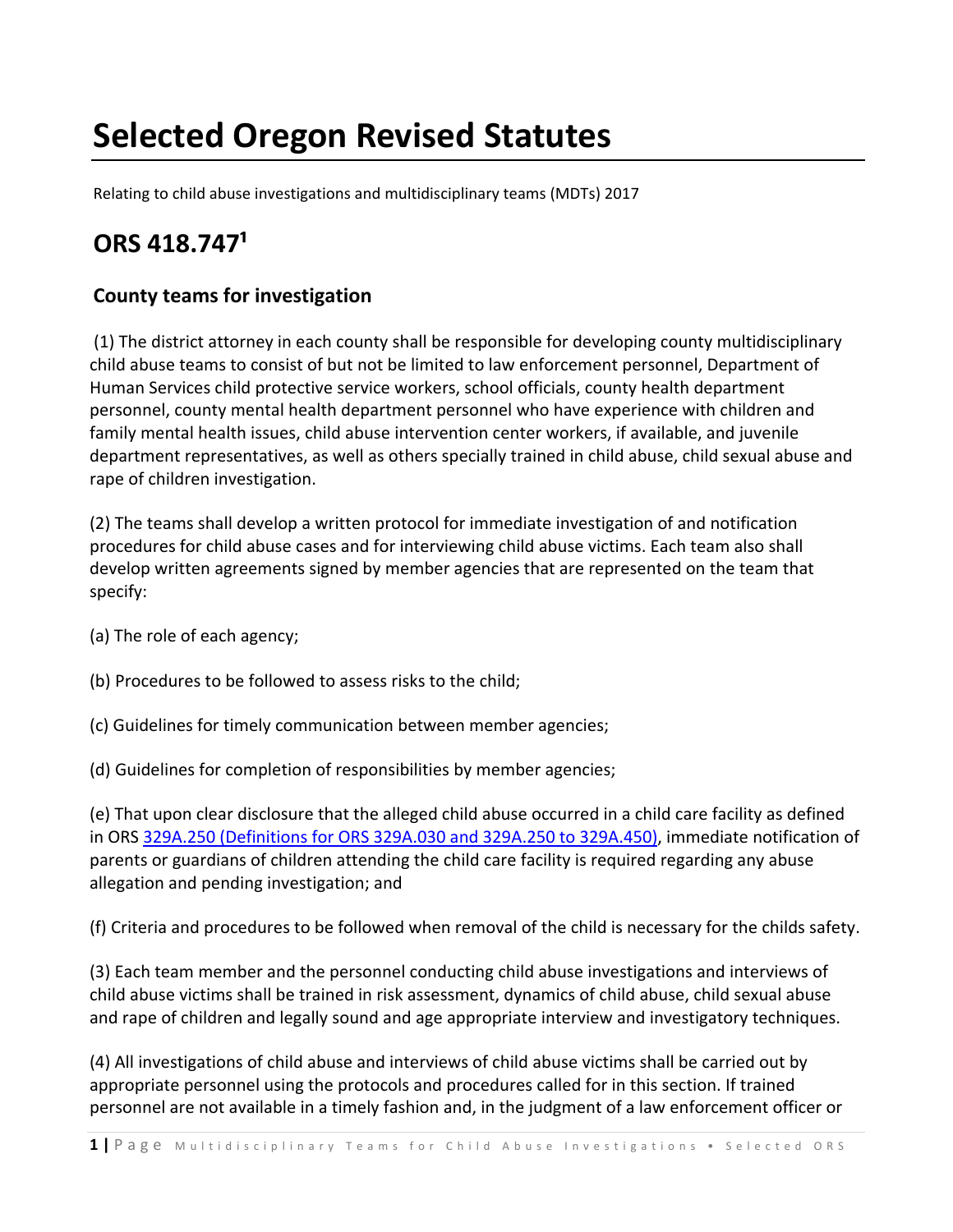child protective services worker, there is reasonable cause to believe a delay in investigation or interview of the child abuse victim could place the child in jeopardy of physical harm, the investigation may proceed without full participation of all personnel. This authority applies only for as long as reasonable danger to the child exists. A law enforcement officer or child protective services worker shall make a reasonable effort to find and provide a trained investigator or interviewer.

(5) To ensure the protection and safe placement of a child, the Department of Human Services may request that team members obtain criminal history information on any person who is part of the household where the department may place or has placed a child who is in the departments custody. All information obtained by the team members and the department in the exercise of their duties is confidential and may be disclosed only when necessary to ensure the safe placement of a child.

(6) Each team shall classify, assess and review cases under investigation.

(7)(a) Each team shall develop and implement procedures for evaluating and reporting compliance of member agencies with the protocols and procedures required under this section. Each team shall submit to the administrator of the Child Abuse Multidisciplinary Intervention Program copies of the protocols and procedures required under this section and the results of the evaluation as requested.

(b) The administrator may:

(A) Consider the evaluation results when making eligibility determinations under ORS 418.746 (Child Abuse Multidisciplinary Intervention Account) (3);

(B) If requested by the Advisory Council on Child Abuse Assessment, ask a team to revise the protocols and procedures being used by the team based on the evaluation results; or

(C) Ask a team to evaluate the teams compliance with the protocols and procedures in a particular case.

(c) The information and records compiled under this subsection are exempt from ORS 192.410 (Definitions for ORS 192.410 to 192.505) to 192.505 (Exempt and nonexempt public record to be separated).

(8) Each team shall develop policies that provide for an independent review of investigation procedures of sensitive cases after completion of court actions on particular cases. The policies shall include independent citizen input. Parents of child abuse victims shall be notified of the review procedure.

(9) Each team shall designate at least one physician, physician assistant or nurse practitioner who has been trained to conduct child abuse medical assessments, as defined in ORS 418.782 (Definitions for ORS 418.746 to 418.796), and who is, or who may designate another physician, physician assistant or nurse practitioner who is, regularly available to conduct the medical assessment described in ORS 419B.023 (Duties of person conducting investigation under ORS 419B.020).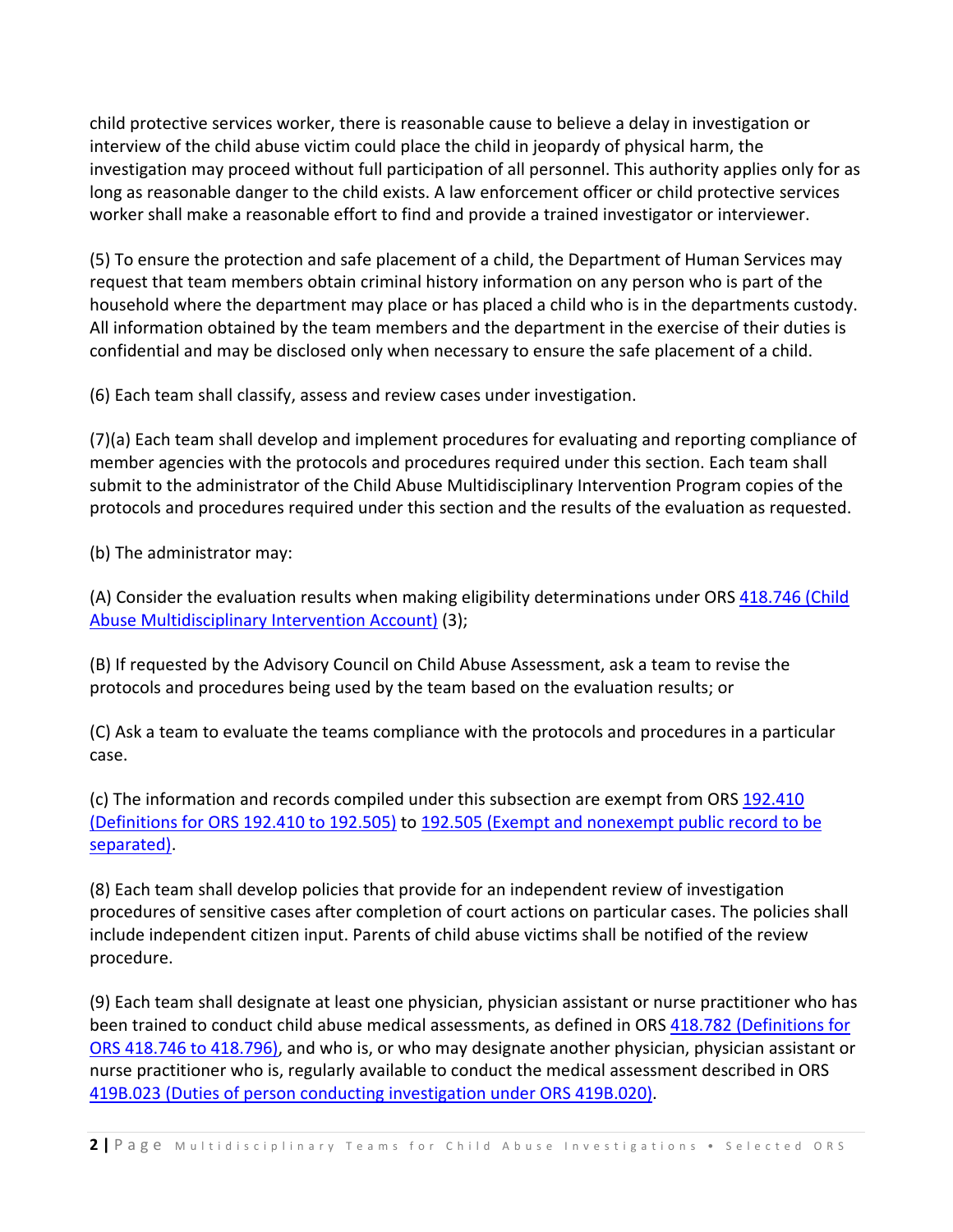(10) If photographs are taken pursuant to ORS 419B.028 (Photographing child during investigation), and if the team meets to discuss the case, the photographs shall be made available to each member of the team at the first meeting regarding the childs case following the taking of the photographs.

(11) No later than September 1, 2008, each team shall submit to the Department of Justice a written summary identifying the designated medical professional described in subsection (9) of this section. After that date, this information shall be included in each regular report to the Department of Justice.

(12) If, after reasonable effort, the team is not able to identify a designated medical professional described in subsection (9) of this section, the team shall develop a written plan outlining the necessary steps, recruitment and training needed to make such a medical professional available to the children of the county. The team shall also develop a written strategy to ensure that each child in the county who is a suspected victim of child abuse will receive a medical assessment in compliance with ORS 419B.023 (Duties of person conducting investigation under ORS 419B.020). This strategy, and the estimated fiscal impact of any necessary recruitment and training, shall be submitted to the Department of Justice no later than September 1, 2008. This information shall be included in each regular report to the Department of Justice for each reporting period in which a team is not able to identify a designated medical professional described in subsection (9) of this section. [1989 c.998 §4; 1991 c.451 §1; 1993 c.622 §5; 1995 c.134 §1; 1997 c.703 §2; 2001 c.900 §121; 2003 c.354 §2; 2005 c.562 §6; 2007 c.674 §6]

# **ORS 418.751¹**

#### **Training and education for persons investigating child abuse**

(1) The Department of Human Services, as provided in ORS 418.702 (Training and continuing education for mandatory reporters), and the Department of Justice shall ensure that training and education are provided for persons, other than law enforcement officers, who are required to investigate allegations of child abuse.

(2) The Department of Human Services and the Department of Justice shall work with the Board on Public Safety Standards and Training to ensure that the training that is offered to persons under subsection (1) of this section and ORS 418.702 (Training and continuing education for mandatory reporters) is coordinated with the training given to law enforcement officers. [1993 c.637 §§6,12; 2001 c.624 §5; 2005 c.562 §8; 2012 c.37 §57]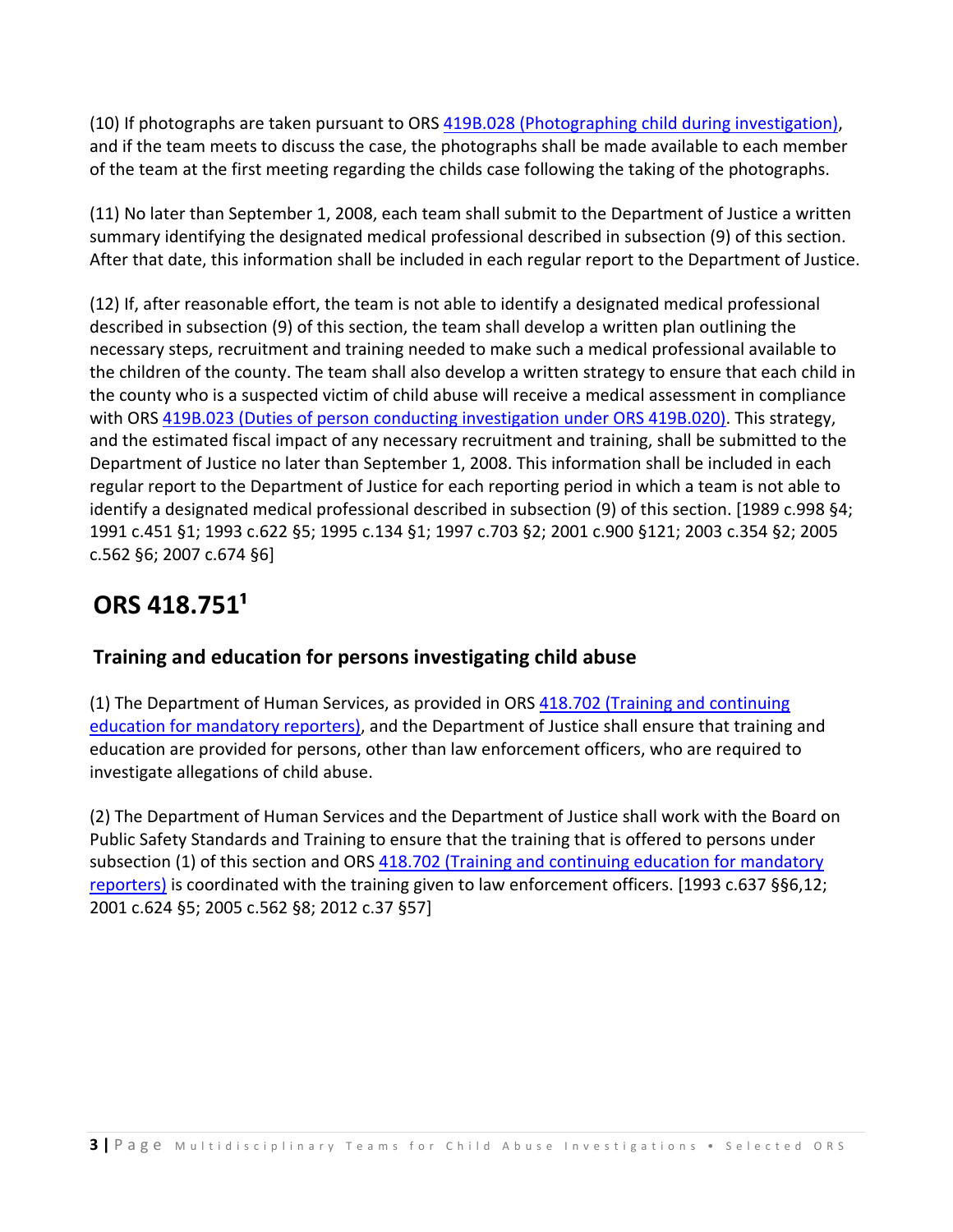### **ORS 418.780¹**

#### **Purpose**

(1) The Legislative Assembly recognizes that:

(a) Protection of the child is of primary importance.

(b) A serious need exists for a coordinated multidisciplinary approach to the prevention and investigation of child abuse, for intervention and for the treatment of children who are victims of child abuse in a manner that is sensitive to the needs of children. No child in this state should be denied access to a child abuse medical assessment because of an inability to pay. The cost of not assessing and treating abused children with the aid of specially trained personnel is too high.

(2) The purpose of ORS 418.746 (Child Abuse Multidisciplinary Intervention Account) to 418.796 (Authority of council to solicit and accept contributions) is to establish and maintain:

(a) Sufficient county multidisciplinary child abuse teams to conduct timely investigations of allegations of child abuse and provide comprehensive services to victims of child abuse through coordinated child abuse multidisciplinary intervention plans.

(b) Sufficient regional assessment centers and community assessment centers in Oregon to ensure that every child reasonably suspected to have been subjected to child abuse receives a skilled, complete and therapeutic child abuse medical assessment. [1991 c.898 §1; 1993 c.33 §331; 1997 c.872 §32; 2001 c.624 §6; 2005 c.562 §4]

### **ORS 418.782¹**

#### **Definitions for ORS 418.746 to 418.796**

As used in ORS 418.746 (Child Abuse Multidisciplinary Intervention Account) to 418.796 (Authority of council to solicit and accept contributions):

(1) Child abuse means abuse as defined by ORS 419B.005 (Definitions).

(2) Child abuse medical assessment means an assessment by or under the direction of a licensed physician or other licensed health care professional trained in the evaluation, diagnosis and treatment of child abuse. Child abuse medical assessment includes the taking of a thorough medical history, a complete physical examination and an interview for the purpose of making a medical diagnosis, determining whether or not the child has been abused and identifying the appropriate treatment or referral for follow‐up for the child.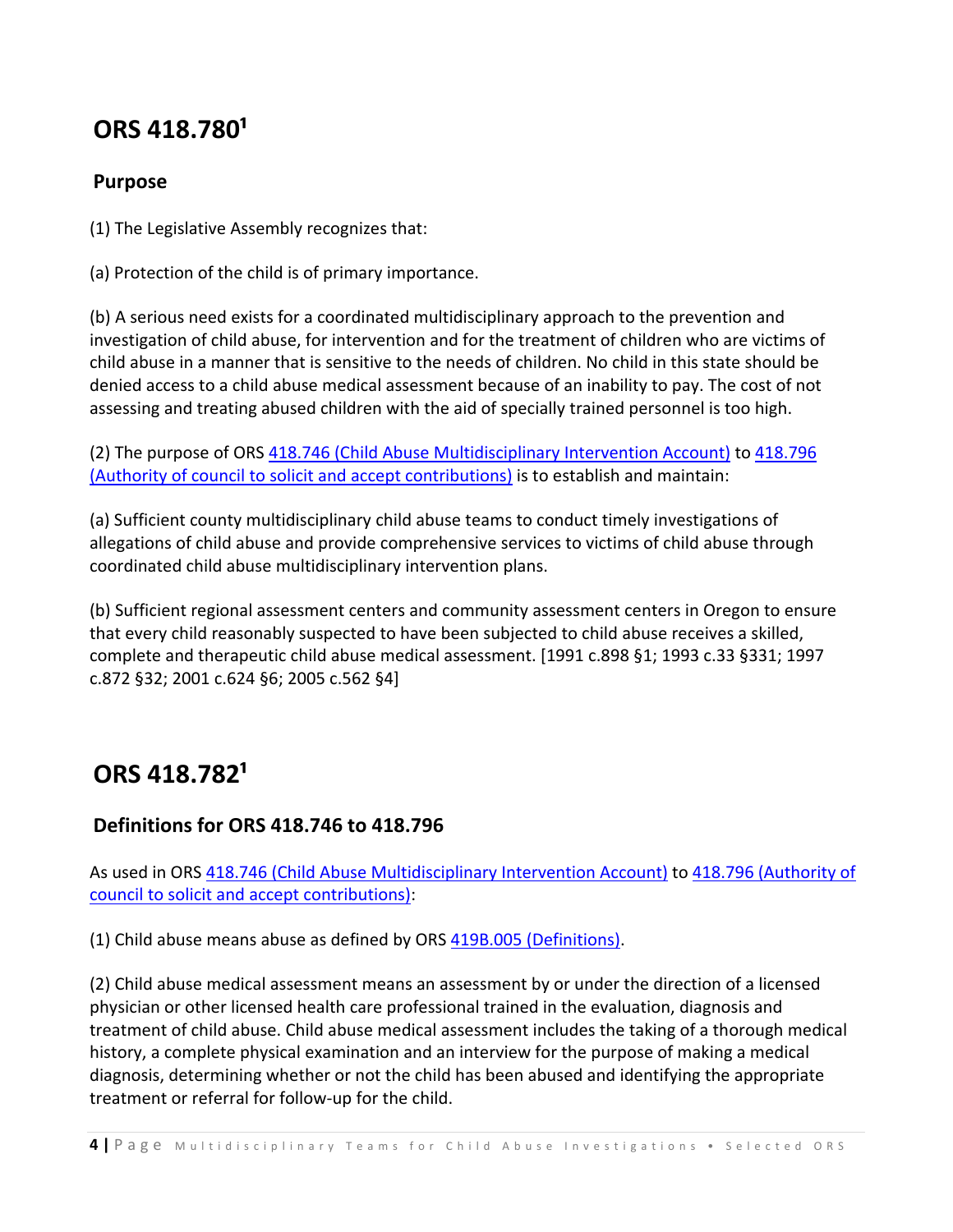(3) Community assessment center means a neutral, child‐sensitive community‐based facility or service provider to which a child from the community may be referred to receive a thorough child abuse medical assessment for the purpose of determining whether the child has been abused or neglected.

(4) Regional assessment center means a facility operated by a community assessment center that provides child abuse medical assessments, assistance with difficult or complex child abuse medical assessments, education, training, consultation, technical assistance and referral services for community assessment centers or county multidisciplinary child abuse teams in a region or regions designated by the administrator of the Child Abuse Multidisciplinary Intervention Program. [1991 c.898 §2; 1993 c.546 §105; 1993 c.622 §8; 1997 c.872 §33; 1997 c.873 §32; 2005 c.562 §10]

### **ORS 418.783¹**

### **Child Abuse Multidisciplinary Intervention Program**

(1) The Child Abuse Multidisciplinary Intervention Program is established in the Department of Justice. The purpose of the program is to:

(a) Establish and maintain a coordinated multidisciplinary community‐based system for responding to allegations of child abuse that is sensitive to the needs of children;

(b) Ensure the safety and health of children who are victims of child abuse to the greatest extent possible; and

(c) Administer the grant programs established under ORS 418.746 (Child Abuse Multidisciplinary Intervention Account) and 418.786 (Grant program).

(2) The Attorney General or the Attorney Generals designee is the administrator of the Child Abuse Multidisciplinary Intervention Program and of the Child Abuse Multidisciplinary Intervention Account established in ORS 418.746 (Child Abuse Multidisciplinary Intervention Account). [2005 c.562 §2]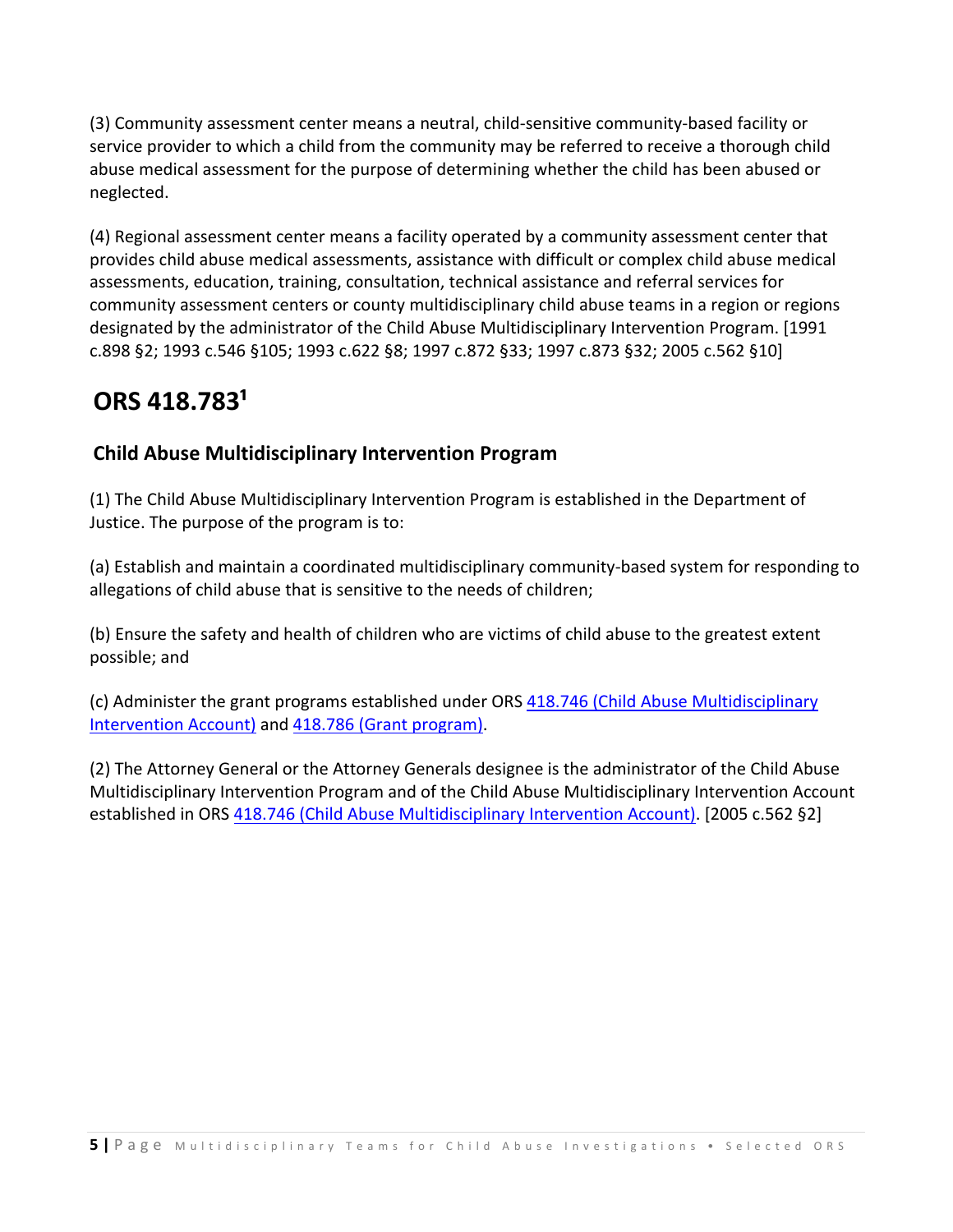### **ORS** 418.785<sup>1</sup> **Child Fatality Review Teams**

**(1)** Each county multidisciplinary child abuse team shall establish a child fatality review team to conduct child fatality reviews. The purpose of the review process is to help prevent severe and fatal child abuse and neglect by:

**(a)** Identifying local and state issues related to preventable child fatalities; **and**

**(b)** Promoting implementation of recommendations at the county level.

**(2)** In establishing the review process and carrying out reviews, the child fatality review team shall be assisted by the county medical examiner or local health officer as well as other professionals who are specially trained in areas relevant to the purpose of the team.

**(3)** The categories of fatalities reviewed by the child fatality review team include:

**(a)** Child fatalities in which child abuse or neglect may have occurred at any time prior to death or may have been a factor in the fatality;

**(b)** Any category established by the county multidisciplinary child abuse team;

**(c)** All child fatalities where the child is less than 18 years of age and there is an autopsy performed by the medical examiner; **and**

**(d)** Any specific cases recommended for local review by the statewide interdisciplinary team established under ORS **418.748 (Statewide team on child abuse and suicide)**.

**(4)** A child fatality review team shall develop a written protocol for review of child fatalities. The protocol shall be designed to facilitate communication and the exchange of information between persons who perform autopsies and those professionals and agencies concerned with the prevention, investigation and treatment of child abuse and neglect.

**(5)** Within the guidelines, and in a format, established by the statewide interdisciplinary team established under ORS **418.748 (Statewide team on child abuse and suicide)**, the child fatality review team shall provide the statewide interdisciplinary team with information regarding the categories of child fatalities described under subsection (3) of this section.

**(6)** Upon the conclusion of a criminal case involving a child fatality, or upon the conclusion of a direct appeal if one is taken, the district attorney may submit a letter to the Governor and the Director of Human Services outlining recommendations for the systemic improvement of child abuse investigations.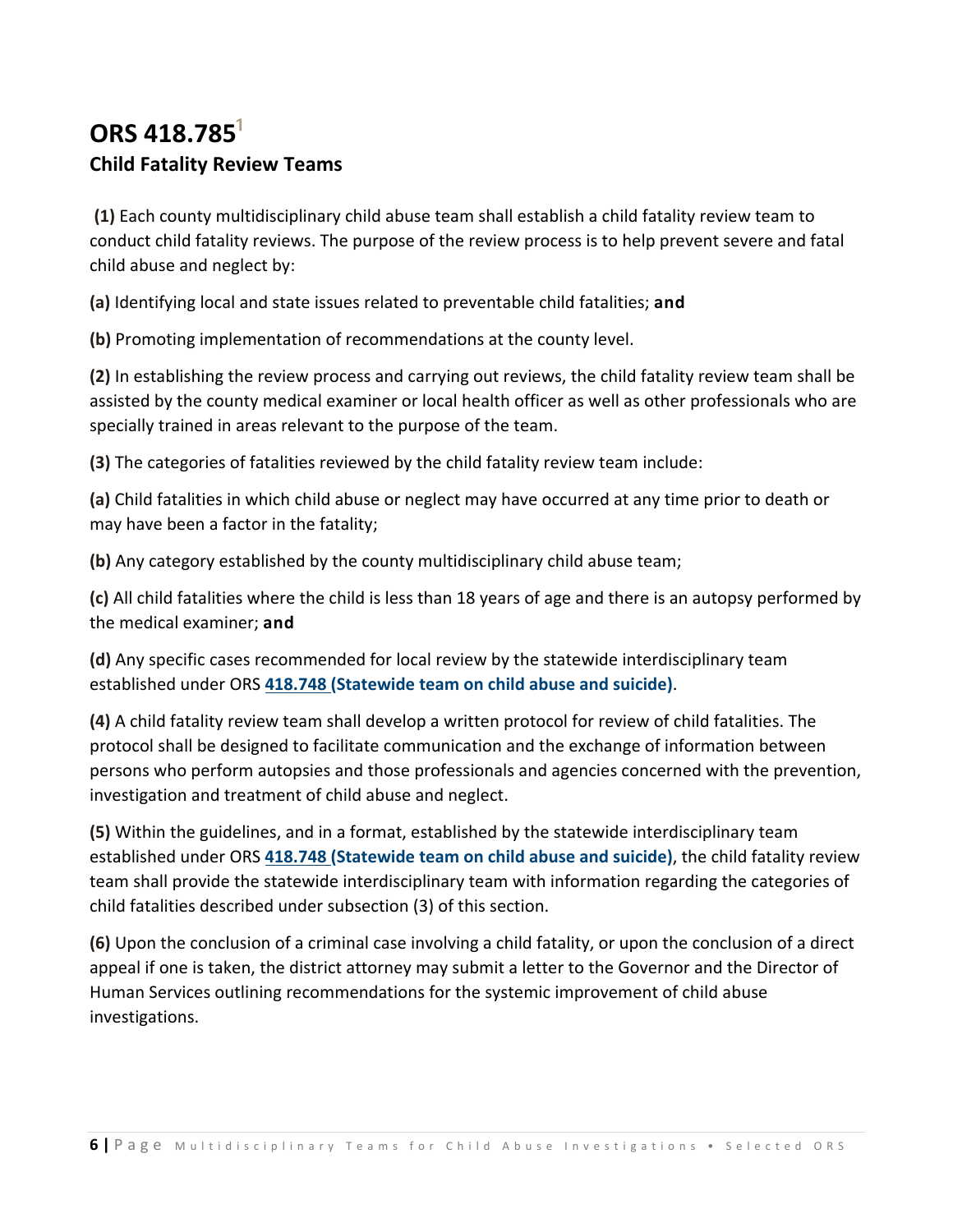### **ORS 418.794¹**

#### **Confidentiality of video recordings**

Video recordings produced pursuant to ORS 418.746 (Child Abuse Multidisciplinary Intervention Account) to 418.796 (Authority of council to solicit and accept contributions) shall remain in the custody of the regional assessment center or the community assessment center and shall remain confidential and not subject to public disclosure except under a lawfully issued subpoena and protective order. [1991 c.898 §9; 1993 c.33 §336; 2005 c.562 §16]

Note: See note under 418.746 (Child Abuse Multidisciplinary Intervention Account).

# **ORS 418.795¹**

#### **Confidentiality of information and records**

(1) All information and records acquired by a county multidisciplinary child abuse team established under ORS 418.747 (County teams for investigation) or a child fatality review team established under ORS 418.785 (Child Fatality Review Teams) in the exercise of its duties are confidential and may be disclosed only when necessary to carry out the purposes of the child abuse investigation or the child fatality review process.

(2) A member agency of a county multidisciplinary child abuse team or a member of the team may use or disclose protected health information without obtaining an authorization from an individual or a personal representative of the individual if use or disclosure is necessary for public health purposes, including the prevention, investigation and treatment of child abuse.

(3) A child fatality review team shall have access to and subpoena power to obtain all medical records, hospital records and records maintained by any state, county or local agency, including, but not limited to, police investigative data, coroner or medical examiner investigative data and social services records, as necessary to complete a child abuse investigation or a review of a specific fatality under ORS 418.785 (Child Fatality Review Teams).

(4) As used in this section, personal representative and protected health information have the meanings given those terms in ORS 192.556 (Definitions for ORS 192.553 to 192.581). [2005 c.562 §19]

Note: See note under 418.746 (Child Abuse Multidisciplinary Intervention Account).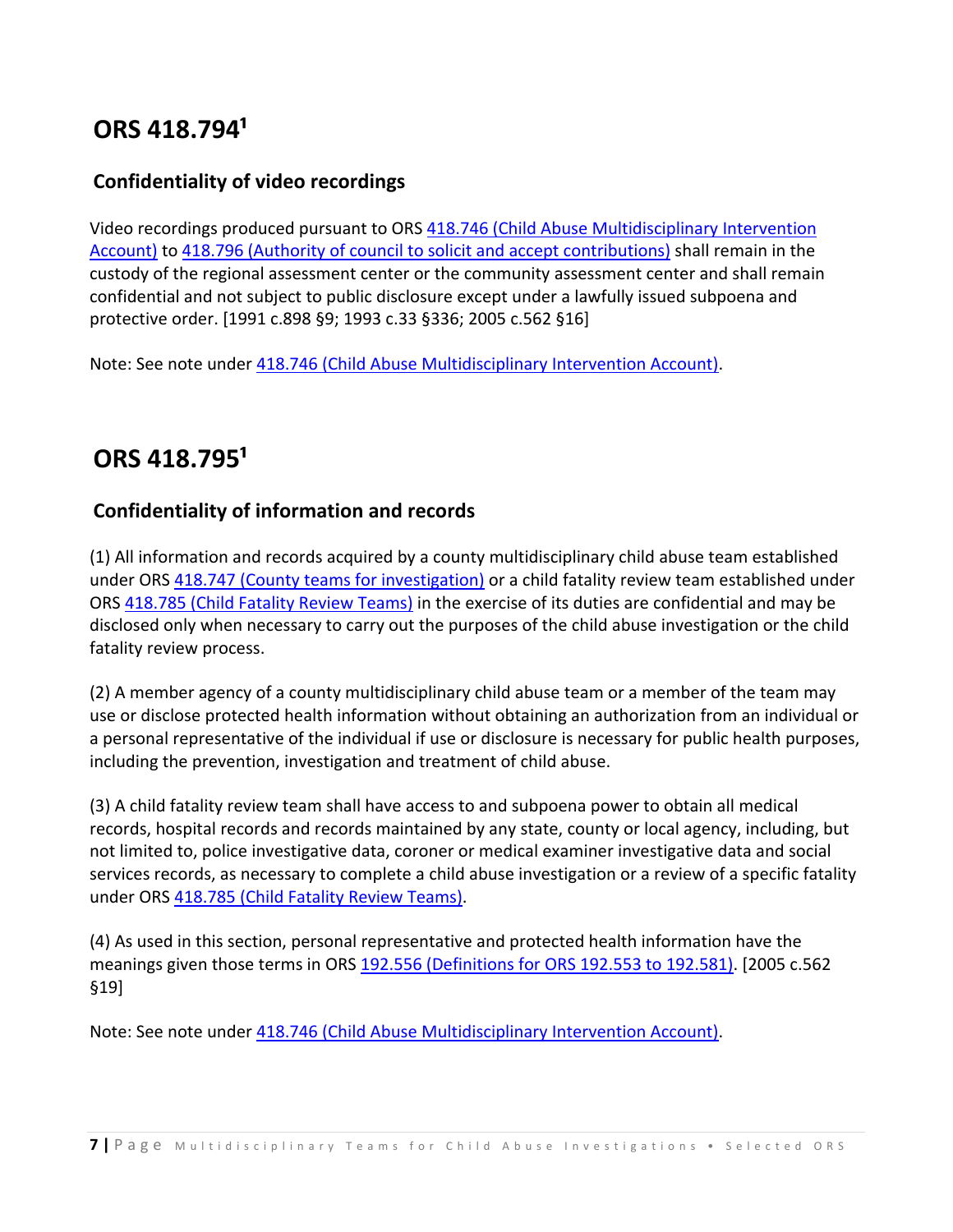### **ORS 418.800¹**

#### **Review of certain cases by county multidisciplinary child abuse team**

(1) If, in a case of alleged child sexual abuse as described in ORS  $419B.005$  (Definitions) (1)(a)(C), (D) or (E) by a parent, guardian or caregiver living in the childs home, the Department of Human Services asks the parent, guardian or caregiver to move from the family home during the investigation and the parent, guardian or caregiver consents to leave the family home, the department shall notify the district attorney responsible for the county multidisciplinary child abuse team for the county in which the child resides about the case. The notification shall be in writing and be given no later than three business days after the departure of the parent, guardian or caregiver from the family home.

(2) A parent, guardian or caregiver who consents to leave the family home as described in subsection (1) of this section or the spouse of the parent, guardian or caregiver may ask the district attorney responsible for the team for a review of the case by the team.

(3) No later than 90 days after receiving a request under subsection (2) of this section, the team shall:

(a) Review the case and consider at least the following:

(A) Whether the investigation should continue;

(B) The welfare of the child and the adults living in the family home; and

(C) The proposed timeline for completing the investigation; and

(b) Provide to the person who requested the review a summary of the proposed timeline for completing the investigation.

(4)(a) This section may not be construed to create a new private right of action against a district attorney or any member of a county multidisciplinary child abuse team.

(b) A district attorney and members of a county multidisciplinary child abuse team reviewing a case under subsection (2) of this section are immune from any liability, civil or criminal, that might otherwise be incurred or imposed with respect to reviewing a case, failing to review a case referred to the team under subsection (2) of this section or providing to the person who requested the review a summary of the proposed timeline for completing the investigation.

(c) The act of reviewing a case or failing to review a case referred to the team under subsection (2) of this section or providing or failing to provide a summary to the person who requested the review may not be used by a defendant in any subsequent criminal prosecution or juvenile proceeding. [2005 c.499 §2]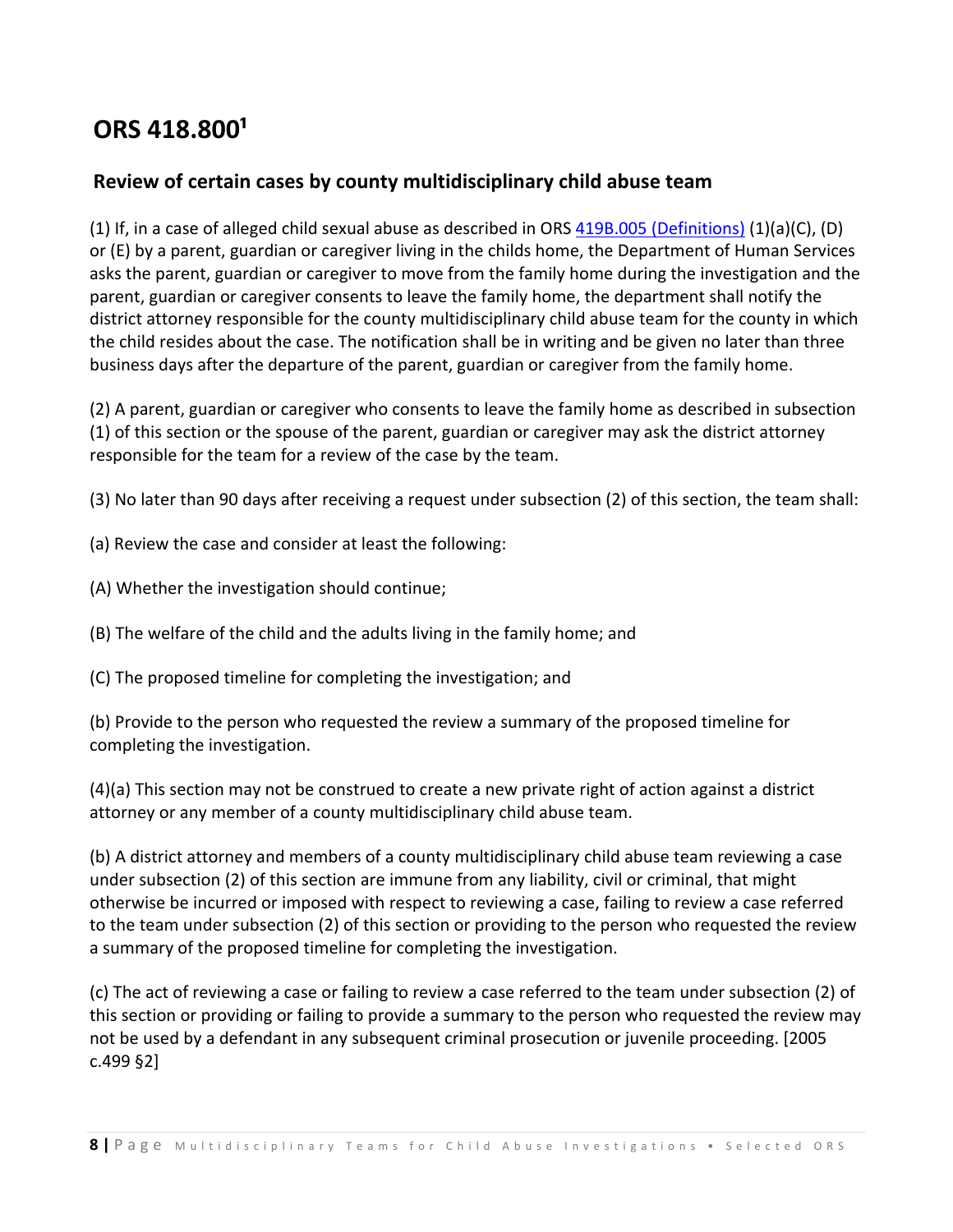Note: 418.800 (Review of certain cases by county multidisciplinary child abuse team) was enacted into law by the Legislative Assembly but was not added to or made a part of ORS chapter 418 or any series therein by legislative action. See Preface to Oregon Revised Statutes for further explanation.

### **ORS** 419B.050<sup>1</sup>

#### **Authority of health care provider to disclose information**

**(1)**Upon notice by a law enforcement agency, the Department of Human Services, a member agency of a county multidisciplinary child abuse team or a member of a county multidisciplinary child abuse team that a child abuse investigation is being conducted under ORS **419B.020 (Duty of department or law enforcement agency receiving report)**, a health care provider must permit the law enforcement agency, the department, the member agency of the county multidisciplinary child abuse team or the member of the county multidisciplinary child abuse team to inspect and copy medical records, including, but not limited to, prenatal and birth records, of the child involved in the investigation without the consent of the child, or the parent or guardian of the child. A health care provider who in good faith disclosed medical records under this section is not civilly or criminally liable for the disclosure.

**(2)**As used in this section, "health care provider" has the meaning given that term in ORS **192.556 (Definitions for ORS 192.553 to 192.581)**. [1997 c.873 §27; 1999 c.537 §3; 2001 c.104 §150; 2005 c.562 §27]

# **ORS 419B.023¹ (Karly's Law)**

### **Duties of person conducting investigation under ORS 419B.020**

**(1)**As used in this section:

**(a)**"Designated medical professional" means the person described in ORS **418.747 (County teams for investigation)** (9) or the person's designee.

**(b)**"Suspicious physical injury" includes, but is not limited to:

**(A)**Burns or scalds;

**(B)**Extensive bruising or abrasions on any part of the body;

**(C)**Bruising, swelling or abrasions on the head, neck or face;

**(D)**Fractures of any bone in a child under the age of three;

**(E)**Multiple fractures in a child of any age;

**(F)**Dislocations, soft tissue swelling or moderate to severe cuts;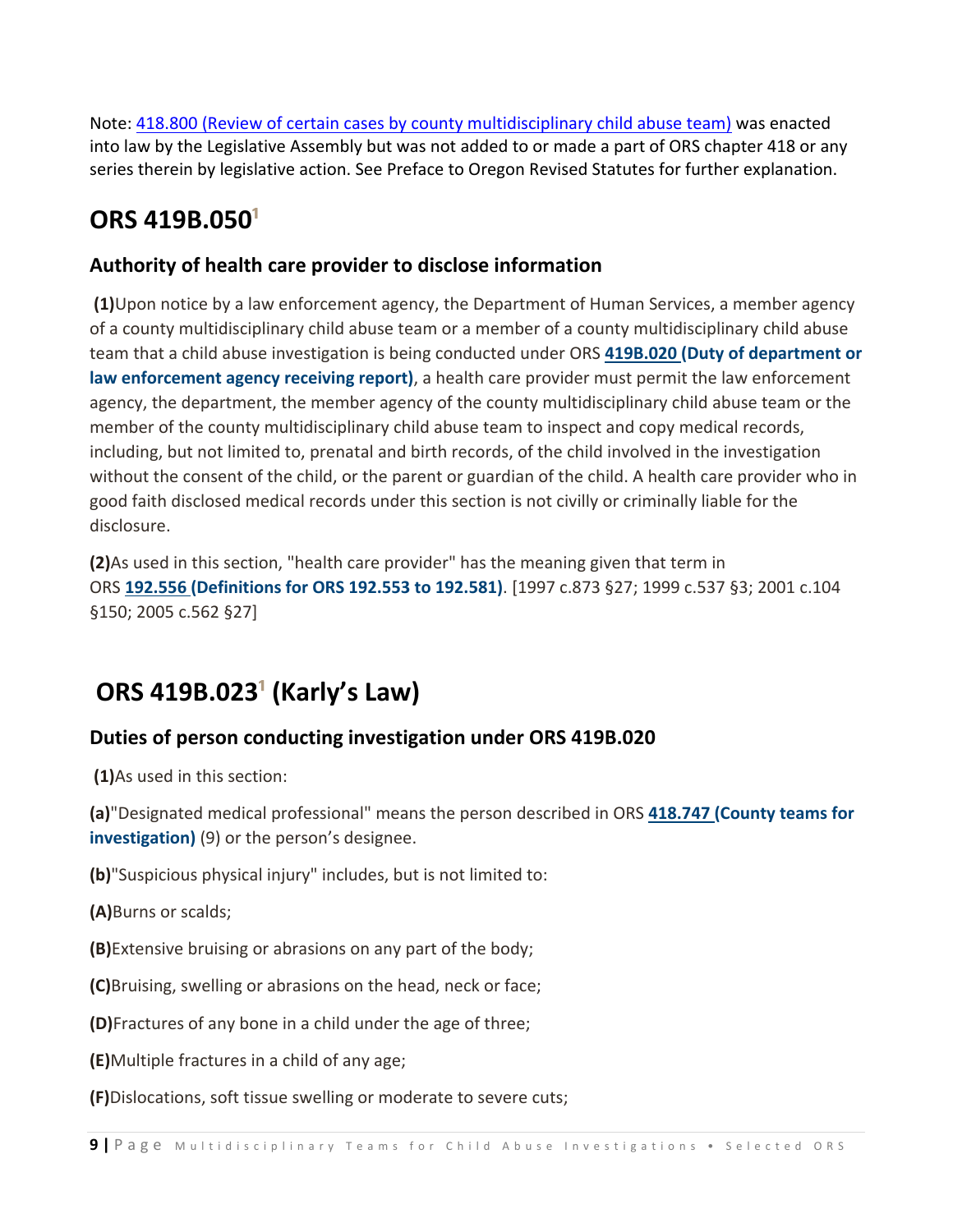**(G)**Loss of the ability to walk or move normally according to the child's developmental ability;

**(H)**Unconsciousness or difficulty maintaining consciousness;

**(I)**Multiple injuries of different types;

**(J)**Injuries causing serious or protracted disfigurement or loss or impairment of the function of any bodily organ; **or**

**(K)**Any other injury that threatens the physical well‐being of the child.

**(2)**If a person conducting an investigation under ORS **419B.020 (Duty of department or law enforcement agency receiving report)** observes a child who has suffered suspicious physical injury and the person is certain or has a reasonable suspicion that the injury is or may be the result of abuse, the person shall, in accordance with the protocols and procedures of the county multidisciplinary child abuse team described in ORS **418.747 (County teams for investigation)**:

**(a)**Immediately photograph or cause to have photographed the suspicious physical injuries in accordance with ORS **419B.028 (Photographing child during investigation)**; **and**

**(b)**Ensure that a designated medical professional conducts a medical assessment within 48 hours, or sooner if dictated by the child's medical needs.

**(3)** The requirement of subsection (2) of this section shall apply:

**(a)** Each time suspicious physical injury is observed by Department of Human Services or law enforcement personnel:

**(A)** During the investigation of a new allegation of abuse; **or**

**(B)** If the injury was not previously observed by a person conducting an investigation under ORS **419B.020 (Duty of department or law enforcement agency receiving report)**; **and**

**(b)** Regardless of whether the child has previously been photographed or assessed during an investigation of an allegation of abuse.

**(4)**(a) Department or law enforcement personnel shall make a reasonable effort to locate a designated medical professional. If after reasonable efforts a designated medical professional is not available to conduct a medical assessment within 48 hours, the child shall be evaluated by an available physician, a physician assistant licensed under ORS **677.505 (Application of provisions governing physician assistants to other health professions)**to **677.525 (Fees)** or a nurse practitioner licensed under ORS **678.375 (Nurse practitioners)** to **678.390 (Authority of nurse practitioner and clinical nurse specialist to write prescriptions or dispense drugs)**.

**(b)** If the child is evaluated by a health care provider as defined in ORS **127.505 (Definitions for ORS 127.505 to 127.660)** other than a designated medical professional, the health care provider shall make photographs, clinical notes, diagnostic and testing results and any other relevant materials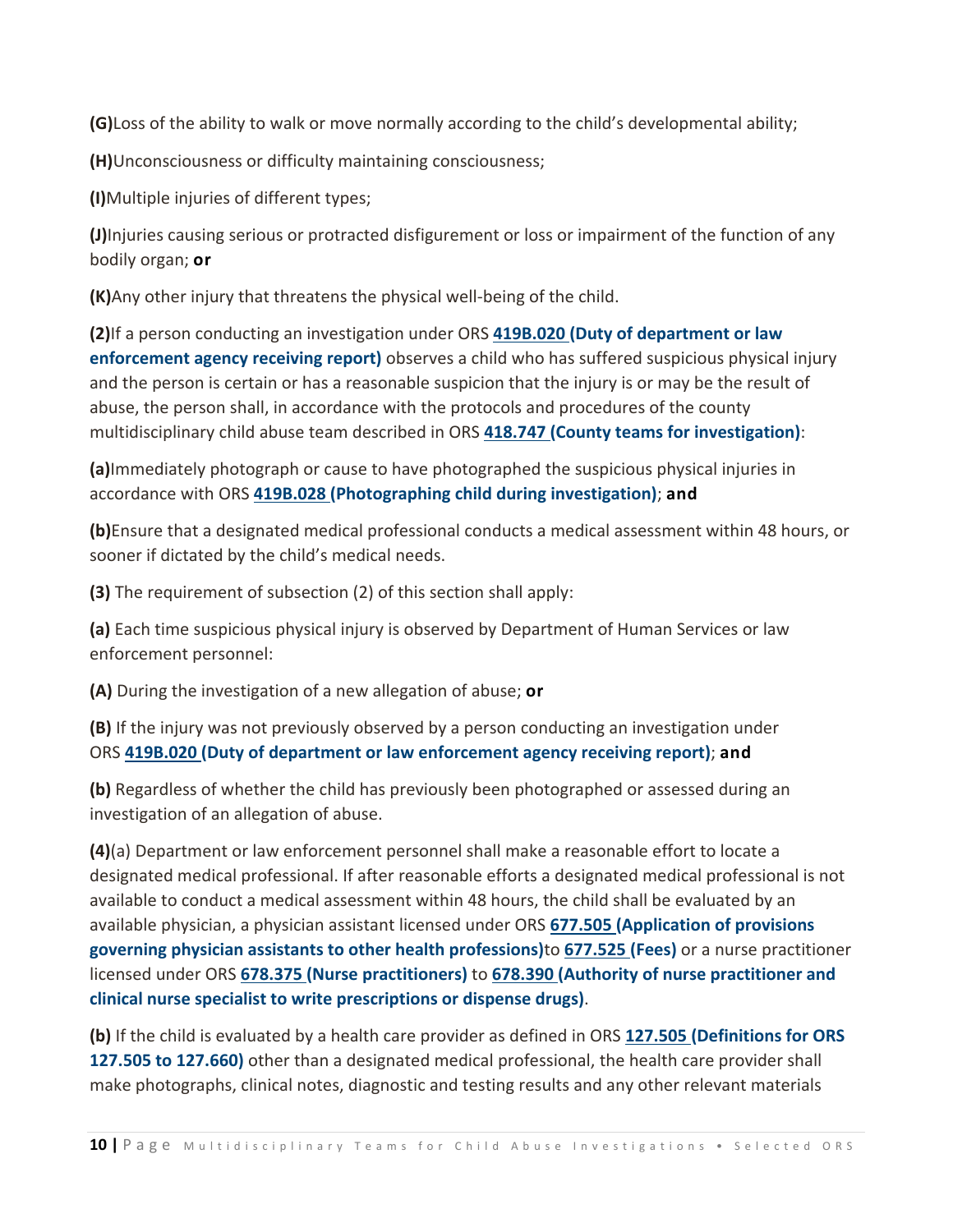available to the designated medical professional for consultation within 72 hours following evaluation of the child.

**(c)** The person conducting the medical assessment may consult with and obtain records from the child's health care provider under ORS **419B.050 (Authority of health care provider to disclose information)**.

**(5)** Nothing in this section prevents a person conducting a child abuse investigation from seeking immediate medical treatment from a hospital emergency room or other medical provider for a child who is physically injured or otherwise in need of immediate medical care.

**(6)** If the child described in subsection (2) of this section is less than five years of age, the designated medical professional may, within 14 days, refer the child for a screening for early intervention services or early childhood special education, as those terms are defined in ORS **343.035 (Definitions for chapter)**. The referral may not indicate the child is subject to a child abuse investigation unless written consent is obtained from the child's parent authorizing such disclosure. If the child is already receiving those services, or is enrolled in the Head Start program, a person involved in the delivery of those services to the child shall be invited to participate in the county multidisciplinary child abuse team's review of the case and shall be provided with paid time to do so by the person's employer.

**(7)** Nothing in this section limits the rights provided to minors in ORS chapter 109 or the ability of a minor to refuse to consent to the medical assessment described in this section. [2007 c.674 §3; 2009 c.296 §1; 2014 c.45 §42]

Note: **419B.023 (Duties of person conducting investigation under ORS 419B.020)** was added to and made a part of **419B.005 (Definitions)** to **419B.050 (Authority of health care provider to disclose information)** by legislative action but was not added to any smaller series therein. See Preface to Oregon Revised Statutes for further explanation.

# **Reporting of Child Abuse**

 **419B.005 Definitions.** As used in ORS 419B.005 to 419B.050, unless the context requires otherwise:

(1)(a) "Abuse" means:

 (A) Any assault, as defined in ORS chapter 163, of a child and any physical injury to a child which has been caused by other than accidental means, including any injury which appears to be at variance with the explanation given of the injury.

 (B) Any mental injury to a child, which shall include only observable and substantial impairment of the child's mental or psychological ability to function caused by cruelty to the child, with due regard to the culture of the child.

 (C) Rape of a child, which includes but is not limited to rape, sodomy, unlawful sexual penetration and incest, as those acts are described in ORS chapter 163.

(D) Sexual abuse, as described in ORS chapter 163.

(E) Sexual exploitation, including but not limited to: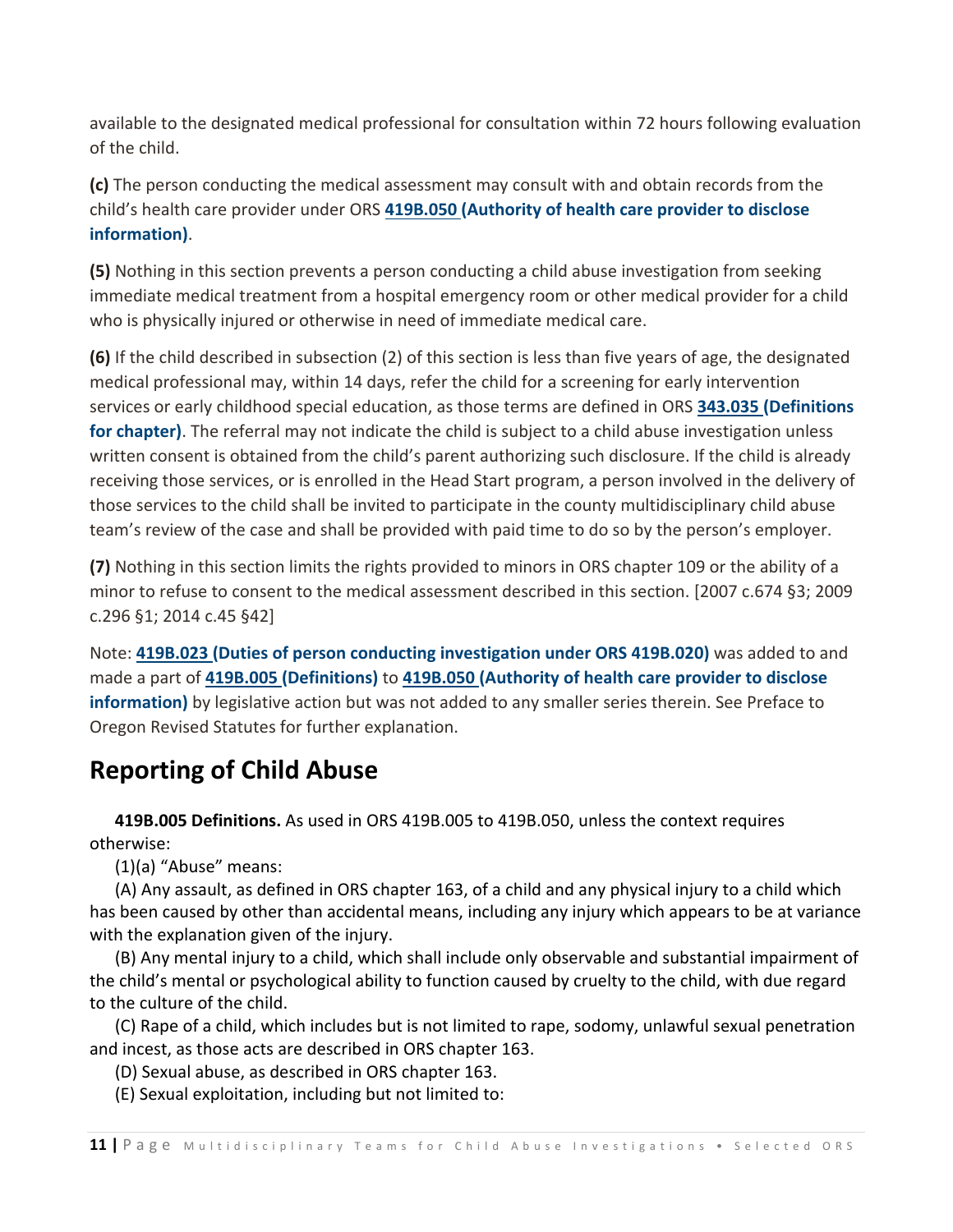(i) Contributing to the sexual delinquency of a minor, as defined in ORS chapter 163, and any other conduct which allows, employs, authorizes, permits, induces or encourages a child to engage in the performing for people to observe or the photographing, filming, tape recording or other exhibition which, in whole or in part, depicts sexual conduct or contact, as defined in ORS 167.002 or described in ORS 163.665 and 163.670, sexual abuse involving a child or rape of a child, but not including any conduct which is part of any investigation conducted pursuant to ORS 419B.020 or which is designed to serve educational or other legitimate purposes; and

 (ii) Allowing, permitting, encouraging or hiring a child to engage in prostitution as described in ORS 167.007 or a commercial sex act as defined in ORS 163.266, to purchase sex with a minor as described in ORS 163.413 or to engage in commercial sexual solicitation as described in ORS 167.008.

 (F) Negligent treatment or maltreatment of a child, including but not limited to the failure to provide adequate food, clothing, shelter or medical care that is likely to endanger the health or welfare of the child.

 (G) Threatened harm to a child, which means subjecting a child to a substantial risk of harm to the child's health or welfare.

(H) Buying or selling a person under 18 years of age as described in ORS 163.537.

 (I) Permitting a person under 18 years of age to enter or remain in or upon premises where methamphetamines are being manufactured.

 (J) Unlawful exposure to a controlled substance, as defined in ORS 475.005, that subjects a child to a substantial risk of harm to the child's health or safety.

 (b) "Abuse" does not include reasonable discipline unless the discipline results in one of the conditions described in paragraph (a) of this subsection.

(2) "Child" means an unmarried person who is under 18 years of age.

(3) "Higher education institution" means:

(a) A community college as defined in ORS 341.005;

(b) A public university listed in ORS 352.002;

(c) The Oregon Health and Science University; and

(d) A private institution of higher education located in Oregon.

(4) "Law enforcement agency" means:

(a) A city or municipal police department.

(b) A county sheriff's office.

(c) The Oregon State Police.

(d) A police department established by a university under ORS 352.121 or 353.125.

(e) A county juvenile department.

(5) "Public or private official" means:

(a) Physician or physician assistant licensed under ORS chapter 677 or naturopathic physician,

including any intern or resident.

(b) Dentist.

(c) School employee, including an employee of a higher education institution.

 (d) Licensed practical nurse, registered nurse, nurse practitioner, nurse's aide, home health aide or employee of an in‐home health service.

 (e) Employee of the Department of Human Services, Oregon Health Authority, Early Learning Division, Youth Development Division, Office of Child Care, the Oregon Youth Authority, a local health department, a community mental health program, a community developmental disabilities program,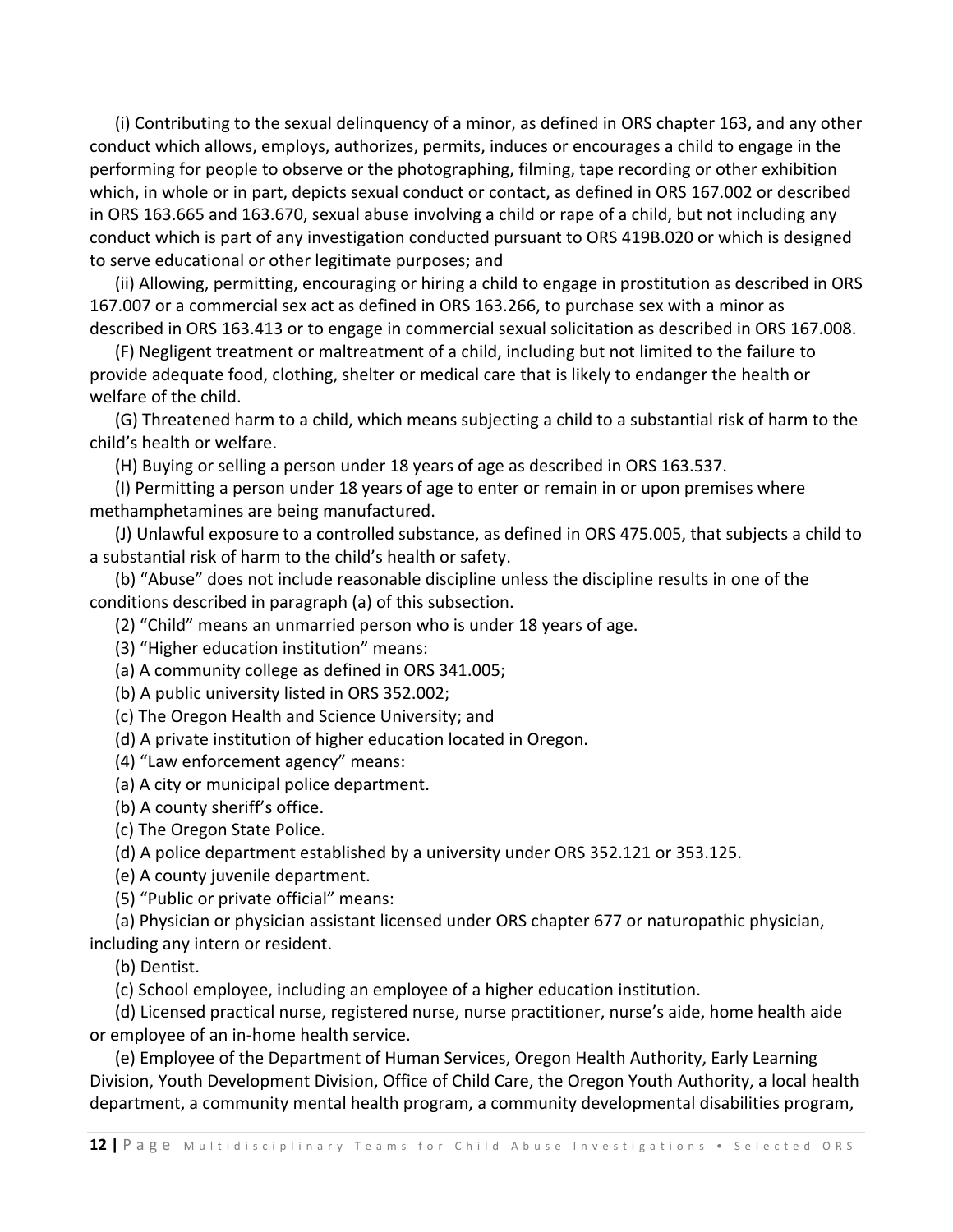a county juvenile department, a licensed child‐caring agency or an alcohol and drug treatment program.

(f) Peace officer.

(g) Psychologist.

(h) Member of the clergy.

(i) Regulated social worker.

(j) Optometrist.

(k) Chiropractor.

(L) Certified provider of foster care, or an employee thereof.

(m) Attorney.

(n) Licensed professional counselor.

(o) Licensed marriage and family therapist.

(p) Firefighter or emergency medical services provider.

(q) A court appointed special advocate, as defined in ORS 419A.004.

(r) A child care provider registered or certified under ORS 329A.030 and 329A.250 to 329A.450.

(s) Member of the Legislative Assembly.

(t) Physical, speech or occupational therapist.

(u) Audiologist.

(v) Speech‐language pathologist.

 (w) Employee of the Teacher Standards and Practices Commission directly involved in investigations or discipline by the commission.

(x) Pharmacist.

(y) An operator of a preschool recorded program under ORS 329A.255.

(z) An operator of a school‐age recorded program under ORS 329A.257.

 (aa) Employee of a private agency or organization facilitating the provision of respite services, as defined in ORS 418.205, for parents pursuant to a properly executed power of attorney under ORS 109.056.

(bb) Employee of a public or private organization providing child‐related services or activities:

 (A) Including but not limited to youth groups or centers, scout groups or camps, summer or day camps, survival camps or groups, centers or camps that are operated under the guidance, supervision or auspices of religious, public or private educational systems or community service organizations; and

 (B) Excluding community‐based, nonprofit organizations whose primary purpose is to provide confidential, direct services to victims of domestic violence, sexual assault, stalking or human trafficking.

 (cc) A coach, assistant coach or trainer of an amateur, semiprofessional or professional athlete, if compensated and if the athlete is a child.

(dd) Personal support worker, as defined by rule adopted by the Home Care Commission.

 (ee) Home care worker, as defined in ORS 410.600. [1993 c.546 §12; 1993 c.622 §1a; 1995 c.278 §50; 1995 c.766 §1; 1997 c.127 §1; 1997 c.561 §3; 1997 c.703 §3; 1997 c.873 §30; 1999 c.743 §22; 1999 c.954 §4; 2001 c.104 §148; 2003 c.191 §1; 2005 c.562 §26; 2005 c.708 §4; 2009 c.199 §1; 2009 c.442 §36; 2009 c.518 §1; 2009 c.570 §6; 2009 c.595 §364; 2009 c.633 §10; 2009 c.708 §3; 2010 c.60 §§4,5; 2011 c.151 §12; 2011 c.506 §38; 2011 c.703 §34; 2012 c.37 §60; 2012 c.92 §1; 2013 c.129 §26;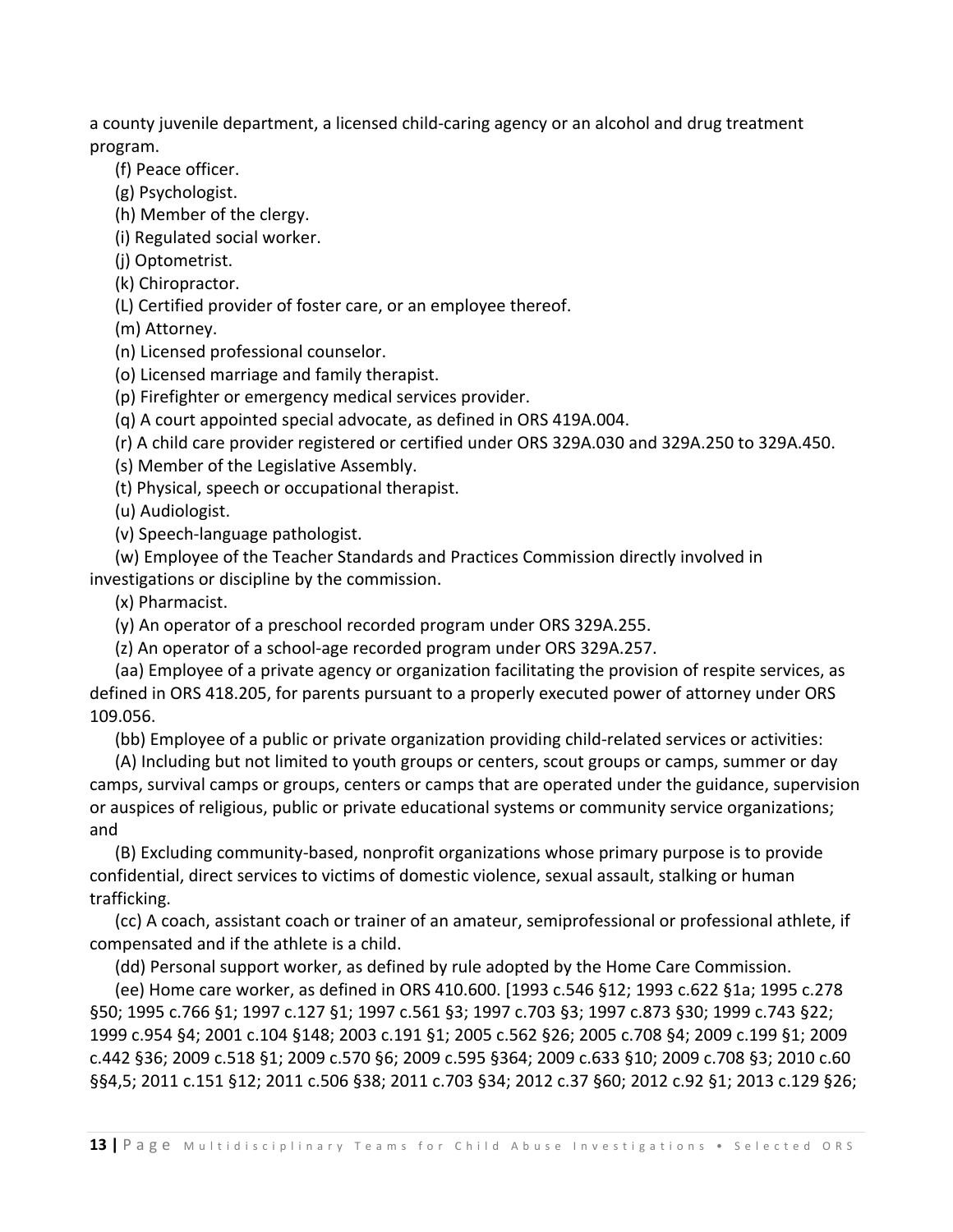2013 c.180 §40; 2013 c.623 §17; 2013 c.624 §82; 2013 c.720 §11; 2015 c.98 §7; 2015 c.179 §1; 2015 c.736 §65]

 **419B.007 Policy.** The Legislative Assembly finds that for the purpose of facilitating the use of protective social services to prevent further abuse, safeguard and enhance the welfare of abused children, and preserve family life when consistent with the protection of the child by stabilizing the family and improving parental capacity, it is necessary and in the public interest to require mandatory reports and investigations of abuse of children and to encourage voluntary reports. [1993 c.546 §13]

 **419B.010 Duty of officials to report child abuse; exceptions; penalty.** (1) Any public or private official having reasonable cause to believe that any child with whom the official comes in contact has suffered abuse or that any person with whom the official comes in contact has abused a child shall immediately report or cause a report to be made in the manner required in ORS 419B.015. Nothing contained in ORS 40.225 to 40.295 or 419B.234 (6) affects the duty to report imposed by this section, except that a psychiatrist, psychologist, member of the clergy, attorney or guardian ad litem appointed under ORS 419B.231 is not required to report such information communicated by a person if the communication is privileged under ORS 40.225 to 40.295 or 419B.234 (6). An attorney is not required to make a report under this section by reason of information communicated to the attorney in the course of representing a client if disclosure of the information would be detrimental to the client.

 (2) Notwithstanding subsection (1) of this section, a report need not be made under this section if the public or private official acquires information relating to abuse by reason of a report made under this section, or by reason of a proceeding arising out of a report made under this section, and the public or private official reasonably believes that the information is already known by a law enforcement agency or the Department of Human Services.

 (3) The duty to report under this section is personal to the public or private official alone, regardless of whether the official is employed by, a volunteer of or a representative or agent for any type of entity or organization that employs persons or uses persons as volunteers who are public or private officials in its operations.

 (4) The duty to report under this section exists regardless of whether the entity or organization that employs the public or private official or uses the official as a volunteer has its own procedures or policies for reporting abuse internally within the entity or organization.

 (5) A person who violates subsection (1) of this section commits a Class A violation. Prosecution under this subsection shall be commenced at any time within 18 months after commission of the offense. [1993 c.546 §14; 1999 c.1051 §180; 2001 c.104 §149; 2001 c.904 §15; 2005 c.450 §7; 2012 c.92 §11]

 **419B.015 Report form and content; notice.** (1)(a) A person making a report of child abuse, whether the report is made voluntarily or is required by ORS 419B.010, shall make an oral report by telephone or otherwise to the local office of the Department of Human Services, to the designee of the department or to a law enforcement agency within the county where the person making the report is located at the time of the contact. The report shall contain, if known, the names and addresses of the child and the parents of the child or other persons responsible for care of the child, the child's age, the nature and extent of the abuse, including any evidence of previous abuse, the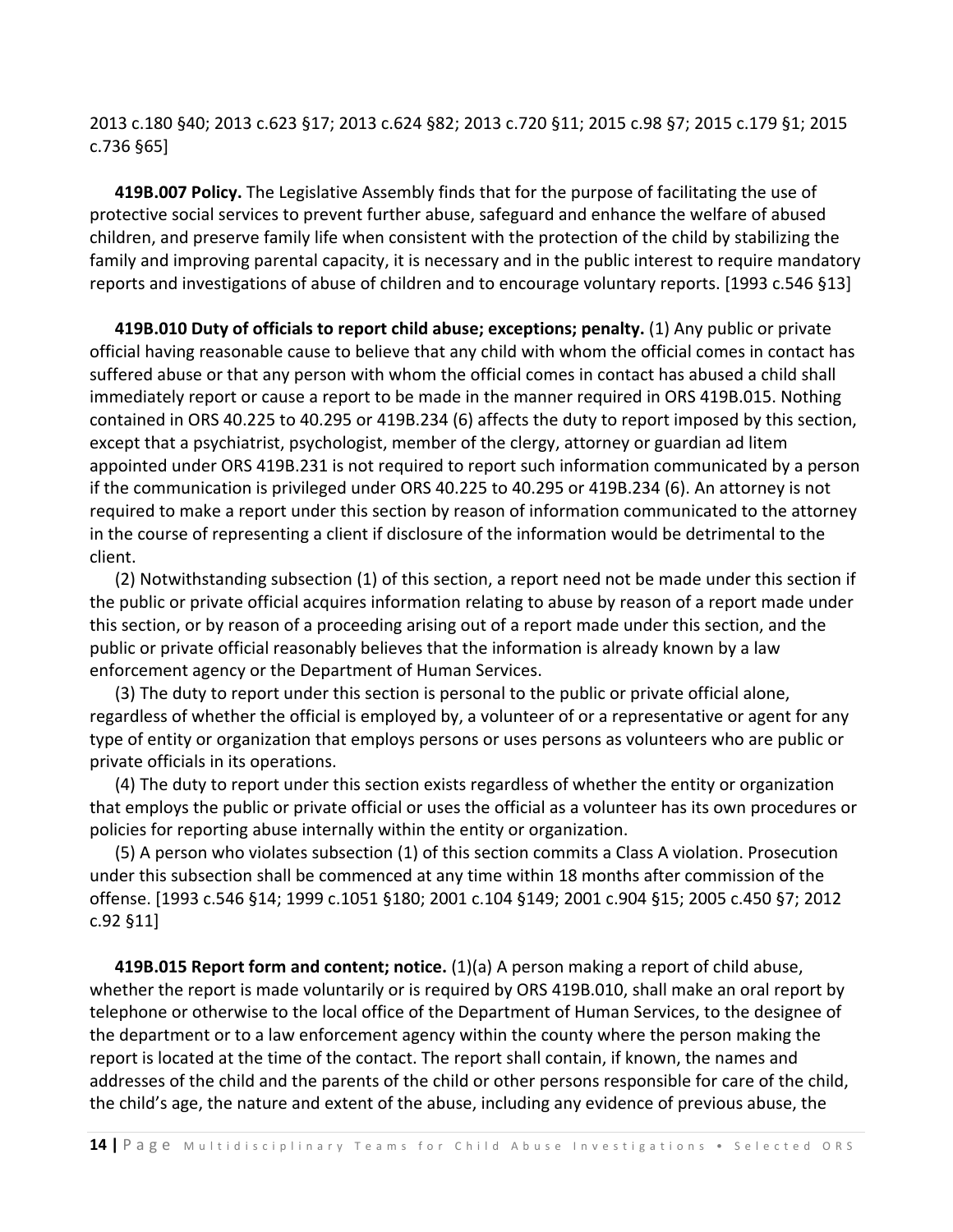explanation given for the abuse and any other information that the person making the report believes might be helpful in establishing the cause of the abuse and the identity of the perpetrator.

 (b) When a report of child abuse is received by the department, the department shall notify a law enforcement agency within the county where the report was made. When a report of child abuse is received by a designee of the department, the designee shall notify, according to the contract, either the department or a law enforcement agency within the county where the report was made. When a report of child abuse is received by a law enforcement agency, the agency shall notify the local office of the department within the county where the report was made.

 (2) When a report of child abuse is received under subsection (1)(a) of this section, the entity receiving the report shall make the notification required by subsection (1)(b) of this section according to rules adopted by the department under ORS 419B.017.

 (3)(a) When a report alleging that a child or ward in substitute care may have been subjected to abuse is received by the department, the department shall notify the attorney for the child or ward, the child's or ward's court appointed special advocate, the parents of the child or ward and any attorney representing a parent of the child or ward that a report has been received.

 (b) The name and address of and other identifying information about the person who made the report may not be disclosed under this subsection. Any person or entity to whom notification is made under this subsection may not release any information not authorized by this subsection.

 (c) The department shall make the notification required by this subsection within three business days of receiving the report of abuse.

 (d) Notwithstanding the obligation imposed by this subsection, the department is not required under this subsection to notify the parent or parent's attorney that a report of abuse has been received if the notification may interfere with an investigation or assessment or jeopardize the child's or ward's safety. [1993 c.546 §15; 1993 c.734 §1a; 2005 c.250 §1; 2007 c.237 §1]

 **419B.016 Offense of false report of child abuse.** (1) A person commits the offense of making a false report of child abuse if, with the intent to influence a custody, parenting time, visitation or child support decision, the person:

 (a) Makes a false report of child abuse to the Department of Human Services or a law enforcement agency, knowing that the report is false; or

 (b) With the intent that a public or private official make a report of child abuse to the Department of Human Services or a law enforcement agency, makes a false report of child abuse to the public or private official, knowing that the report is false.

(2) Making a false report of child abuse is a Class A violation. [2011 c.606 §2]

 **Note:** 419B.016 was added to and made a part of 419B.005 to 419B.050 by legislative action but was not added to any smaller series therein. See Preface to Oregon Revised Statutes for further explanation.